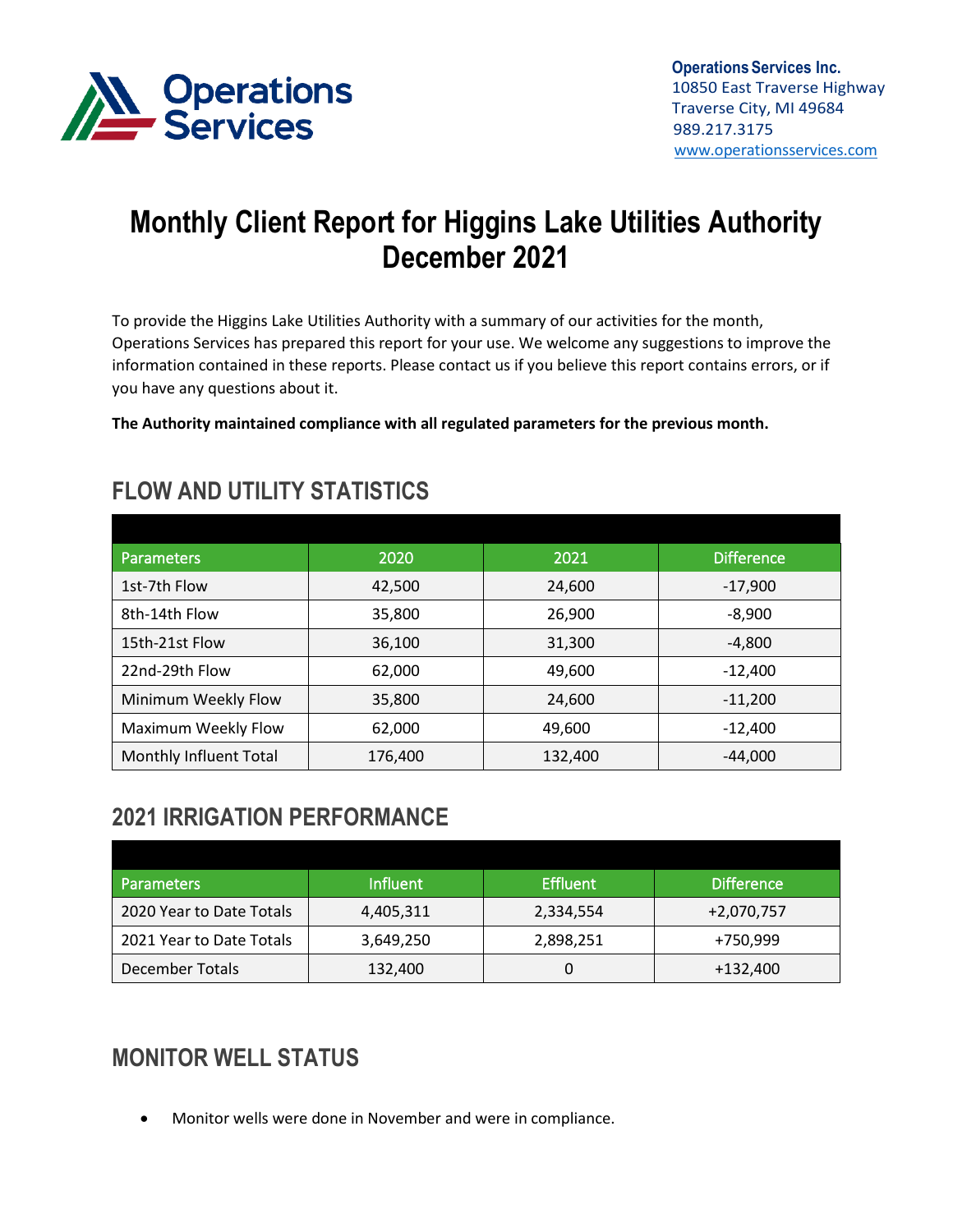#### **MONTHLY E-ONE ACTIVITY SUMMARY**

- Operations Services received 3 E-One service requests during December
- 2712 Michigan Central Park unconnected control wire.
- 114 Jay Legion alarmed after power outage.
- 114 MtPleasant, bad stator, fixed and returned same pump.
- There were 0 Miss Dig utility location requests during the month.

### **STRATEGIC PLANNING**

• We are still waiting for 30 Eone pumps and control panels to arrive.

#### **MAINTENANCE**

- Weekly lagoon inspections completed. They are frozen.
- Sprinkler heads have been removed and I have started to clean them.
- The plant is in winter shut down mode now.
- The snow blower is working well.
- I purchased a new thermostat for the shop.

#### Cummins Backup Generator

- Monthly and weekly inspection and maintenance completed.
- Coolant level seems to be maintaining the proper level.

#### **CONSIDERATIONS**

- Gas is filled when it gets to 40%.
- Hire someone to plow out the end of the road to past the gate at the treatment plant.
- County keeps plowing me in.

## **OTHER NOTEWORTHY EVENTS OR ACTIVITIES**

- Fence repairs are ongoing. A small tree and a large limb were removed this month
- The farmer plans on re-seeding another field this spring.

If you have any questions regarding this report, please feel free to contact Operations Services at 989.217.3175

Wade Trim Operations Services, Inc.